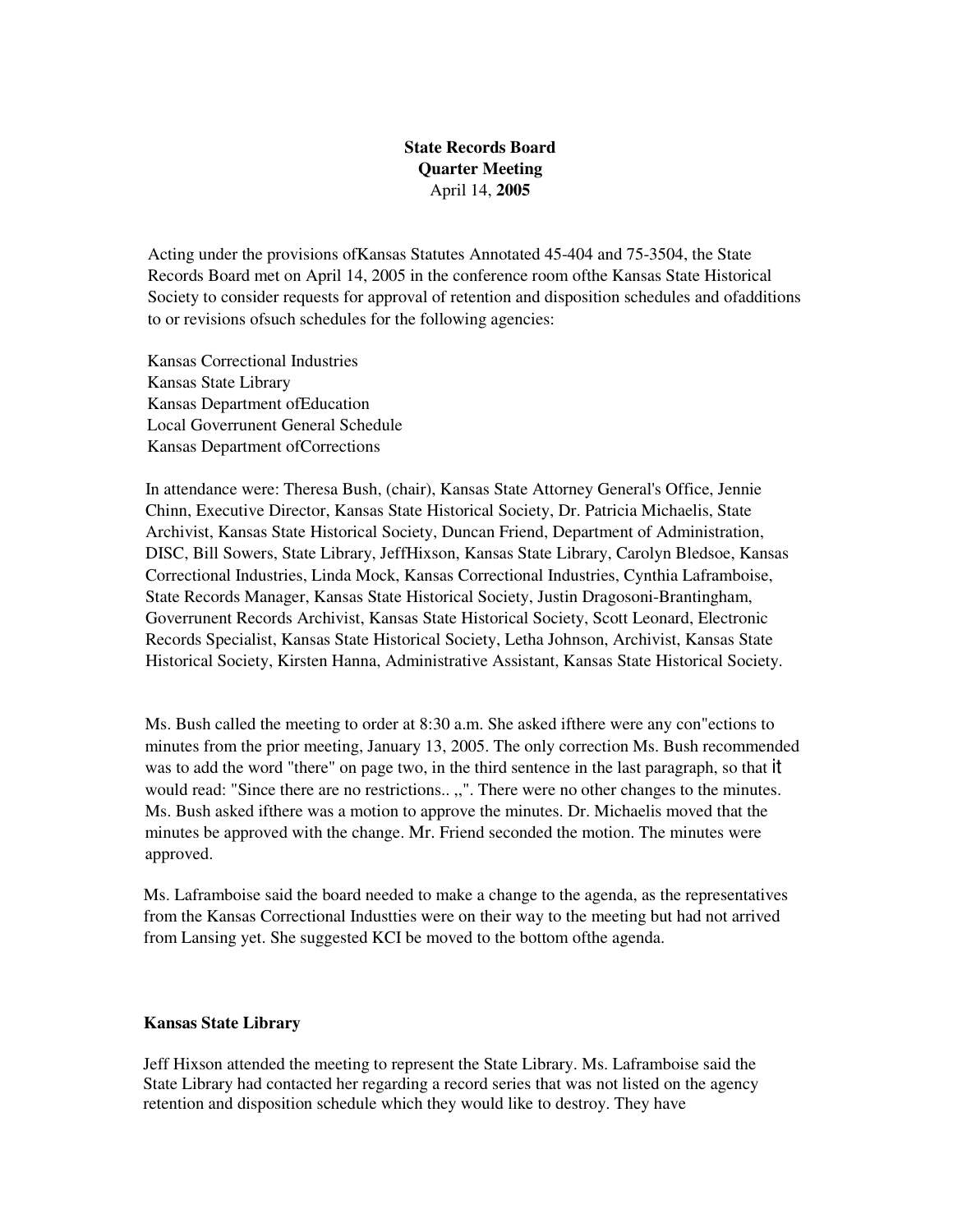scheduled a clean up day and may have further entries as they work throughout that day. Ms. Laframboise stated that at first glance it looked like the library had records dating back thirty years. Ms. Bush asked ifthere were any questions or comments. Dr. Michaelis questioned the purpose for retaining a pennanent record ofthe annual updates. Ms. Bush asked ifthe records were ever superseded. Mr. Hixson said the records were updated annuaIly. Ms. Bush recognized that the paper records were a back up to the electronic records maintained. Mr. Hixson said that theywere the physical copies but it was easier to access the records electronicaIly. The fonn institutions submitted is entered into a database and that information is used to produce the annual paper copy. Mr. Hixson wondered ifthe information in the database, the online infonnation, should be addressed in the schedule. Ms. Bush said the records regulations definitions are reaIly broad and include anything that relates to the business activities of the library should be scheduled. Dr. Michaelis said that Scott Leonard is the electronic records specialist and that he assists agencies with scheduling their electronic records schedules.

The question ofoutside vendors arose. Mr. Friend asked ifthere is a precedent set for a vendor which creates an electronic records relationship and what is done when the people creating the records are an outside vendor. Ms. Laframboise responded that the Kansas Lottery and KBI both have outside vendors and that she is working with them to address that issue. Mr. Friend suggested the library look to the other agencies for their experiences. Ms. Bush said she had no further concerns with the addition to the schedule. Ms. Laframboise said she would make the distinction for the paper copies and address electronicrecordslater. Dr.Michaelisasked ifsomeoftheolderpapercopieswereon microfiche to which Mr. Hixson said yes but this annual update is on paper. Mr. Hixson said the retention of all annual reports reflected a fuIl paper copy ofthe entire database and that it was useful to address both fonnats. Dr. Michaelis suggested two entries, one to retain until no longer useful, and the other one to address annual updates. She then asked, with the change, was there a motion to approve the schedule as amended. Mr. Sowers motioned. Dr. Michaelis seconded and the schedule was approved.

#### **Department** of Edncation

Ms. Johnson has worked on this schedule for over a year. The schedule basicaIly concerns the teacher education licensure program, general schedule entries, and revisions to existing series. Ms. Bush said she had concerns on page two on the third series, the Professional Practices Commission Files, regarding the restrictions K.s.A. 45-221(a)(1O) and (I I) which refer to criminal and civil investigations. She said that she would prefer to see K.S.A. 45-221(a)(IO) removed and suggested that the Department ofEducation table this series and talk to their counsel as they need better authority to restrict access to the records. These restrictions are not going to work for them. There are other statutes that would better apply and she suggested using KS.A. 45-221(a)(6), KS.A. 45221(a)(9), and KS.A. 45-221(a)(14). Ms. Johnson said she would take the record series back to the agency and discuss the matter with their legal counsel. Ms. Bush said if a teacher is being investigated then it is a law enforcement record. Ms. Johnson questioned what restricts access to the records once they are archived and once the investigation is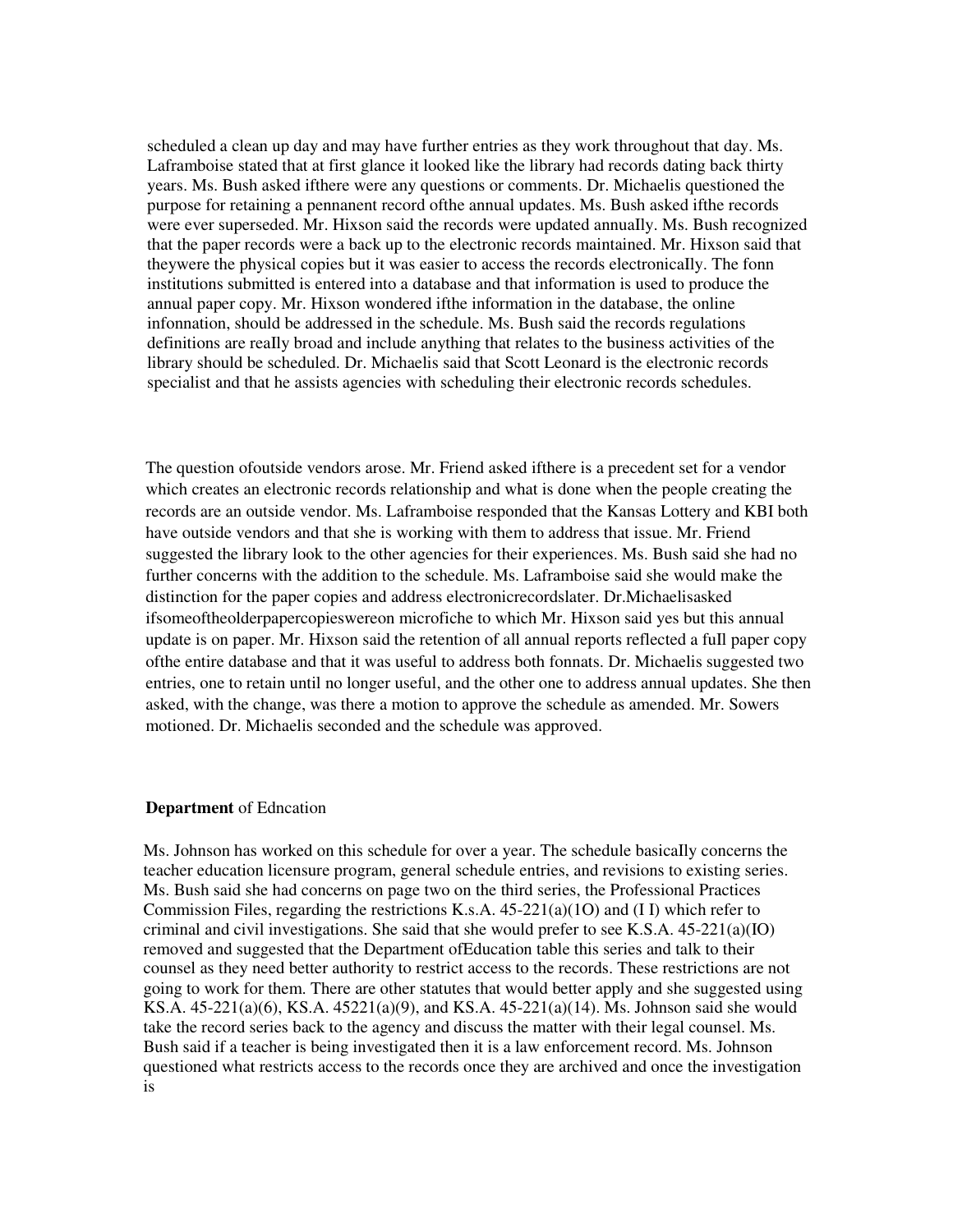completed. Ms. Laframboise said invasion ofpersonal privacy exception, K.S.A. 45~ 22l(a)(30), might close the records if, for example, a teacher is accused of sexual harassment and then he/she is cleared as the result of an internal investigation. There would be a file generated and maintained. Those records would eventually be transferred to archives but she is not sure there is closure authority for it. Ms. Johnson said she would ask Mr. Bieker, the agency legal counsel, about it. Ms. Bush said the records are open because they were presented in a legal case. Ms. Bush asked for other comments or questions.

Mr. Friend mentioned the Advisory Council Minutes schedule entry is an obsolete series and he asked ifthis council no longer existed. Ms. Johnson responded that while this team is no longer doing this process, it may exist somewhere else within the agency. Ms. Laframboise added that the agency and the division have gone through numerous reorganizations.

Ms. Bush moved to page five and the record series Teaching and School Administration Professional Standards Advisory Board Files. She said the archives did not include the purging language proviso and Mr. Leonard said that it is not included in the Advisory Council record series either. Ms. Bush asked ifthe archives staff decided to retain all the records so there would be no purging. Ms. Laframboise confirmed that the board packets would not be purged. Ms. Bush said it was a policy call for the KSHS. Dr. Michaelis' said the meeting minutes and board packets would be kept in their entirety but that the rest of the records could be purged. Ms. Bush reminded the board that people should be able to look at these schedules and get very good guidance as to what to do. Dr. Michaelis reiterated changes to pages one and five, then moved approval ofthe schedule withtheremoval ofoneseriesfordiscussionandtheaddition ofpurginglanguage. Mr. Sowers seconded. The schedule was approved as amended.

#### Kansas **Correctional Industries**

Mr. Dragosani-Brantingham had been working with Carolyn Bledsoe on this retention schedule. Carolyn Bledsoe and Linda Mock arrived from KCI to be present for this discussion and for the rest ofthe meeting. There were no changes recommended to the schedule. Mr. Friend motioned the schedule be approved. Dr. Michaelis seconded. The schedule was approved without corrections.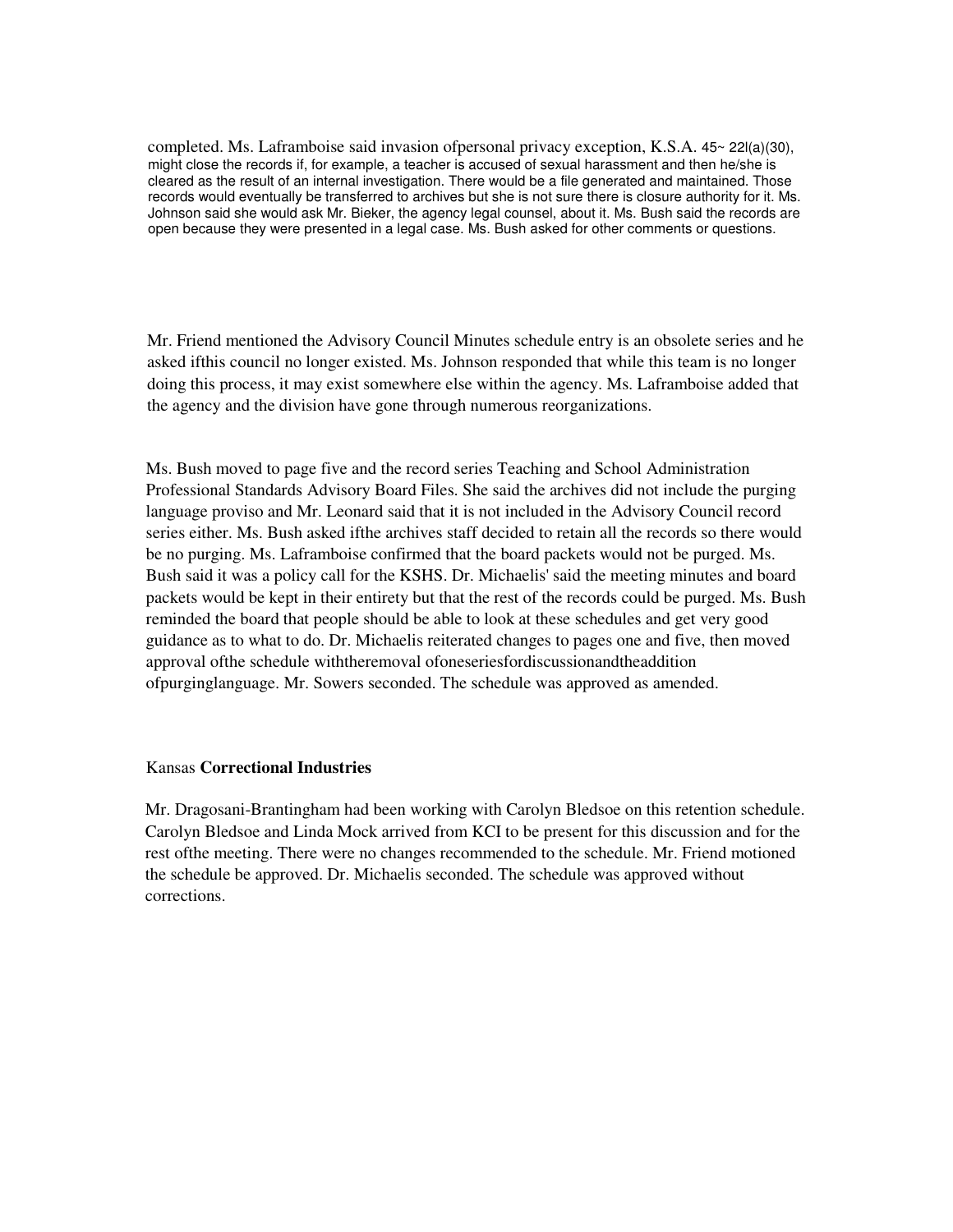## Local Government Schedule

Mr. Dragosani-Brantingham worked with the Sedgwick County records officer on this records series. This entry is already in listed in the general schedule for state agencies but was not listed on the general schedule for local governments, Ms. Bush asked who is accessing the Systems Users Access records because ifthey do not close the password files that could cause problems. Dr. Michaelis said we should add "computer system" or "security system" and Ms. Laframboise stated that this language was identical to the state general retention schedule. Mr, Friend said this language needs to parallel the state agency general schedule and that we should not change it unless we change both the state and local general schedules, Ms. Bush said we should not allow people access to the password itself, Mr. Dragosani-Brantingham said these are files that just monitor access to passwords not the passwords themselves. Ms, Bush asked for questions or cornments. Mr, Friend moved to approve the schedule as amended. Mr, Sowers seconded, The schedule was approved,

### Department of Corrections

Ms. Laframboise worked on this revision to the agency's retention and disposition schedule and that it was initiated by KSHS staff. The records were transferred to KSHS and the volume was unmanageable. She said the information was marginal in content. The previous schedule allowed us to purge the records but it had reached a point where the Historical Society did not have enough staff to purge and there was no sampling system in place, Ms. Bush remarked that the restriction K.S.A.  $45-221(a)(29)$  had to relate to specific individuals and that if the log does not list identifiable iumates then the statute does not apply, The Department ofCorrections used that statute to close records before, been sued, and lost in court. The agency applied the statute too broadly. However, Ms. Bush added that it was their battle, let them fight it. She then asked if there was a motion to approve the schedule as written, Ms. Chinn moved to approve the schedule. Mr. Friend seconded. The schedule was approved,

Ms, Bush asked for other business. She mentioned that the Govemor had signed the Open Records Act amendments, Dr. Michaelis gave an update on the Govemor's Records Bill.

The next meeting was scheduled for July 14  $^{\text{th}}$  at 8:30 a.m,

Dr. Michaelis reminded the board that annual reports ofthis body are now available on KSPACe,

With no further business, the meeting adjoumed at 9:45 a,m.